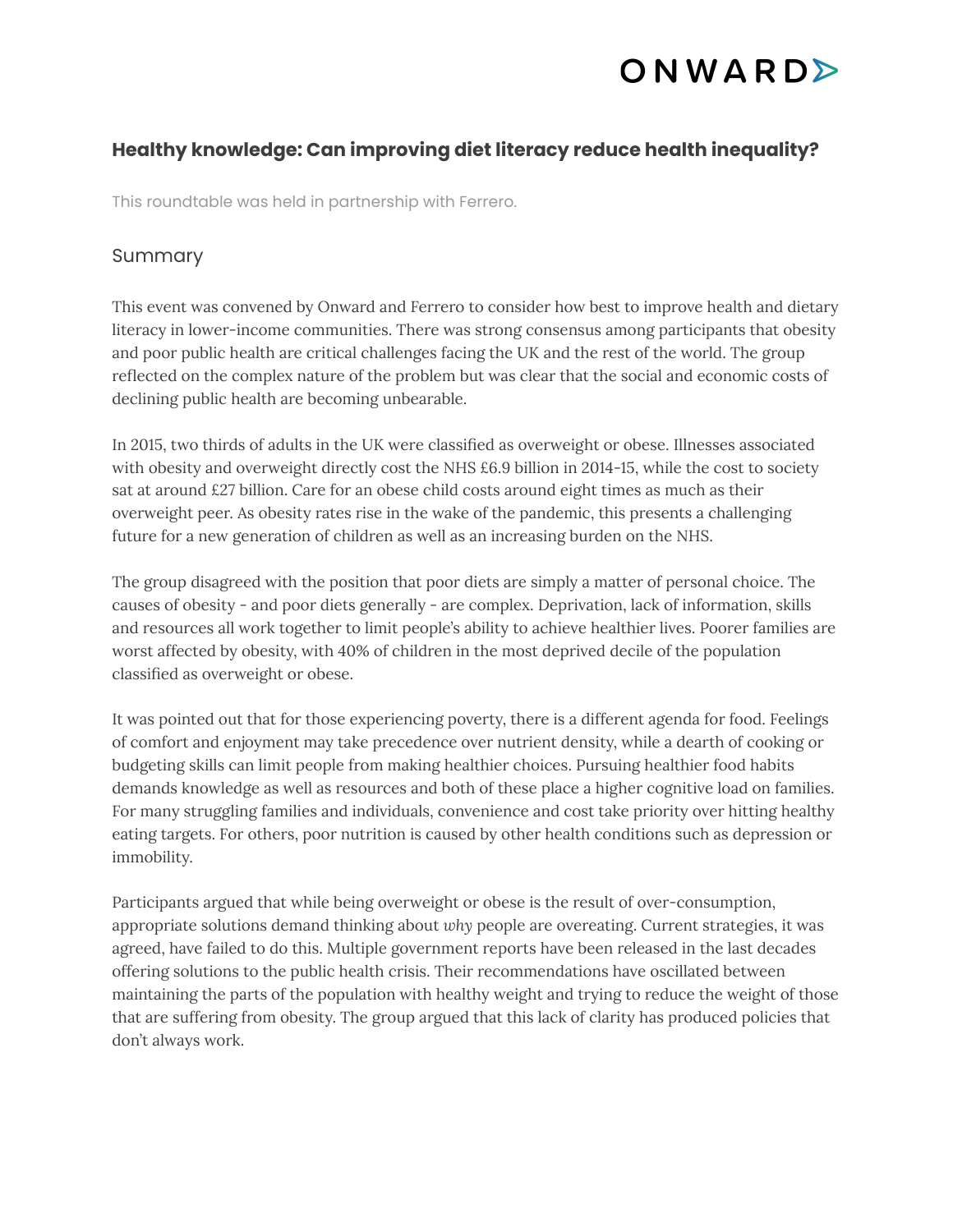## ONWARDS

One participant gave the example of 'nutrient focus' as an approach that, while popular, has hidden costs. Singling out particular nutrients, such as salt or sugar, has benefits. It raises public awareness about the composition of foods and the dangers they can pose. However, the participant cautioned that it also risks the demonisation of certain foods causing people to become obsessed with one aspect of their diet, at the expense of exercise or calorie consumption.

Other strategies, like reformulating products to achieve better nutrient profiles and calorie labelling were argued to have some unintended consequences. The former was argued to be a broadly positive step in principle, but many participants pointed to the effects in practice, with some products simply being relabelled as sharing packets and consumers not always able to know which products are low in sugar, for example, or not amid wider promotions. Others noted the considerable public backlash with rapid changes to product size, rather than gradual changes over time.

Calorie labelling relies on the public to know the correct level of calories to consume. While labelling can help increase awareness and is an important tool for encouraging personal responsibility, potentially supporting the 30 million overweight and obese people in the UK, one participant cautioned that this approach can unintentionally undermine the health of the 1.25 million people in the UK suffering from annorexia and bullimia. It was suggested that we need a balanced approach that accounts for different needs.

As one participant pointed out, a perfect market requires perfect information. Giving consumers nutritional information was agreed to be an essential part of empowering them to make better choices. But to be properly utilised the public must have the appropriate skills and opportunity to make informed decisions. Creating opportunities for people to learn about what to eat or how to exercise, budget or cook will be essential for people to take advantage of clearer information. Diet literacy should be supported at a range of levels - at school, through the NHS and GP surgeries, government strategies and through interpersonal relationships.

Panelists also identified the food industry as an important part of supporting this shift. The food industry is not homogeneous, but it is important for businesses to engage with the social impacts of their actions. Examples of this include the reformulation of recipes and products offered in portion sizes appropriate to a balanced diet.

Some participants suggested moving beyond the narrative of a 'perfect lifestyle.' It was argued that this focus on a perfect, final state felt insurmountable to many and that a better approach would be more gradual. One participant recommended a 'good, better and best' approach. It was argued that by thinking more about how much we are eating or how little we are moving, people can begin to take responsibility for themselves.